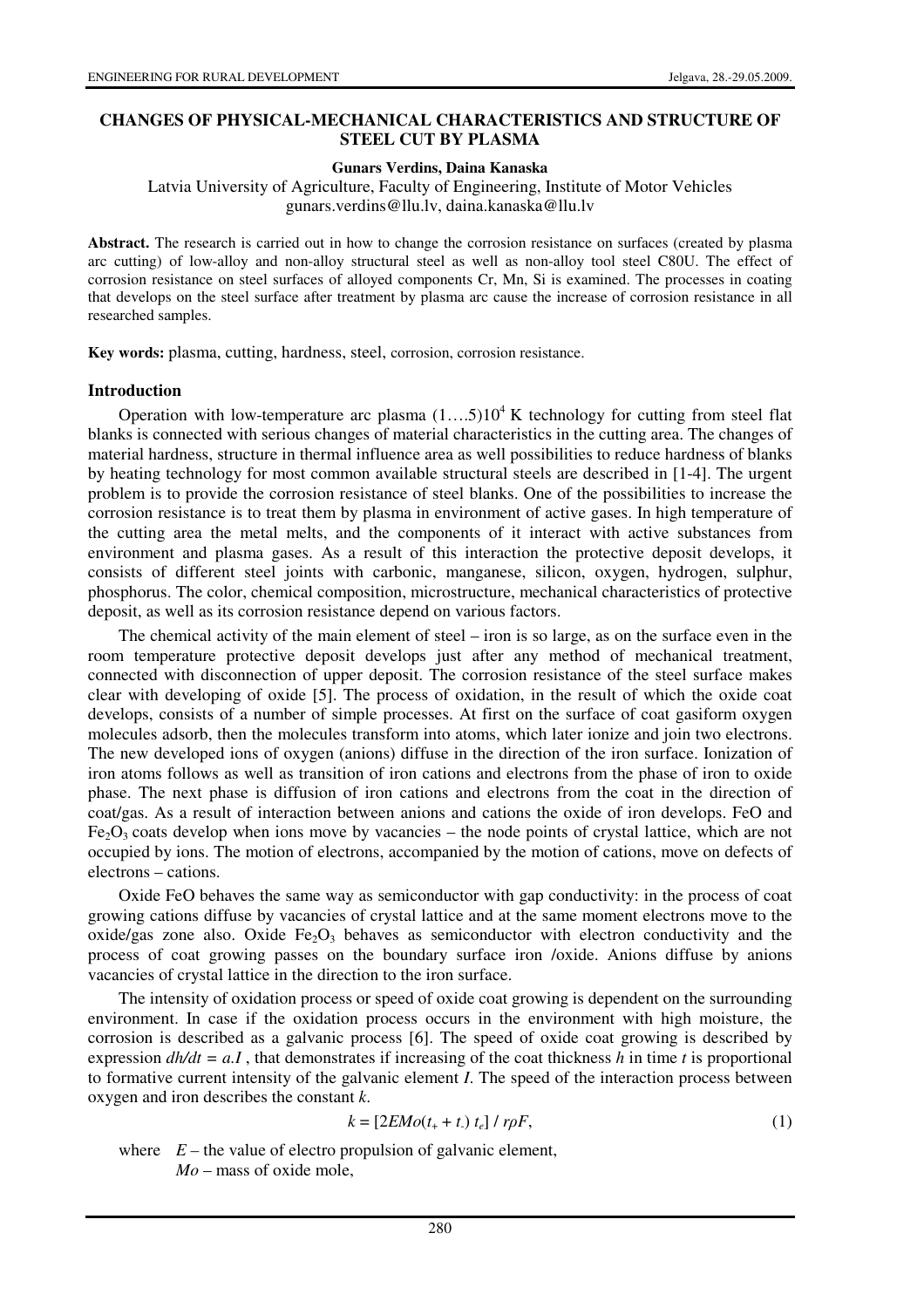$t_{+}$ ,  $t_{-}$ ,  $t_{e}$  – rates of current, which are supplied through coat by cations, anions and electrons;

 $\rho$  – density of coat;

*F* – Faraday number.

This expression is typical for ideal coats. In cases, when oxide coats have micro defects, chinks or other defects, the process of oxidation in order of chemical composition of steel, surrounded environment and temperature can be described by linear, parabolic as well as logarithmical coherence. It is possible to describe the process of oxidation by linear coherence only in cases if the coat does not the disturb process, then the speed of oxidation does not change in time. Oxide coat growing process is dependent on temperature. In low temperatures (< 400 ˚C) logarithmical coherence is observed, in temperatures over 400 ˚C – parabolic, but after heating over 4000 ˚Cthe development of coat from the liquid phase occurs together with the process of steel crystallization and cooling as well as this process is effected by the environment and plasma gases. The speed of oxidation process is alternating.

## **Materials and methods**

To clarify, how the oxidation process has an effect on the characteristics of different marks of steel, including corrosion resistance, hot rolled low-alloy and non-alloy structural steels as well; samples of tool steel of 7 different marks have been observed. Some of the sample surfaces were cut by automatic equipment SATO ELEKTRONIC CNC-801 with low temperature plasma arc (plasma environment was structured by air), some were treated by metal cutting tools but some kept original material characteristics after manufacturing – hot rolling. All samples were held in room temperature and observed visually for 200 days. One party of samples was placed in a room with humidity  $75\pm10\%$ , the other – in the same conditions of humidity but with elevated content of acid (pH 5±0.5 %). The chemical composition and width of examples are given in Table 1.

Table 1

| <b>Steel</b>            | Width of<br>example | Chemical composition, %, max |       |       |                   |               |             |  |  |
|-------------------------|---------------------|------------------------------|-------|-------|-------------------|---------------|-------------|--|--|
|                         | mm                  | $\mathcal{C}$                | S     | P     | Mn                | Si            | Cr          |  |  |
| S235J2                  | 8                   | $0.17 - 0.22$                | 0.045 | 0.045 | 1.50              |               | $\leq 0.25$ |  |  |
| C <sub>20</sub>         | 10                  | $0.17 - 0.24$                | 0.040 | 0.035 | $0.352 -$<br>0.65 | $0.17 - 0.37$ | $\leq 0.25$ |  |  |
| C <sub>45</sub>         | 10                  | 0.52                         | 0.003 | 0.013 | 0.352             | 0.391         | 0.245       |  |  |
| C80U                    | 10                  | $0.75 - 0.85$                | 0.030 | 0.030 | $0.1 - 0.4$       | $0.10 - 0.30$ | $\leq 0.25$ |  |  |
| 65Mn4                   | 13                  | $0.62 - 0.70$                | 0.04  | 0.035 | $0.70 - 1.0$      | $0.17 - 0.37$ | $\leq 0.25$ |  |  |
| 40Cr4                   | 10                  | $0.36 - 0.44$                | 0.040 | 0.035 | 0.65              | $0.17 - 0.37$ | 0.95        |  |  |
| 30CrMnSi<br>$4 - 4 - 4$ | 10                  | 0.31                         | 0.008 | 0.016 | 0.91              | 1.02          | 0.95        |  |  |

**The chemical composition and width of examples** 

The chemical composition of alloy steel 30CrMnSi 4-4-4 is updated by spectral analysis using a stationary optic/emission spectrometer "Foundry Master" in ltd RIMANS. The chemical composition of steel C45 is estimated by a portative spectrometer ARS MET 8000 OES in ltd "Investīciju centrs". The macro and microstructure of steel blanks (with surfaces treated by different methods) are searched by a light microscope Neophot 30 – magnification X200.

## **Results and discussion**

The results of the research are given in Table 2. The results demonstrate that before treatment the microstructure of structural steel consists of ferrite and perlite. In thermal influence area the microstructure changes substantially; ledeburite, beiniteand martensite appear in the composition – this, mostly, changes hardness.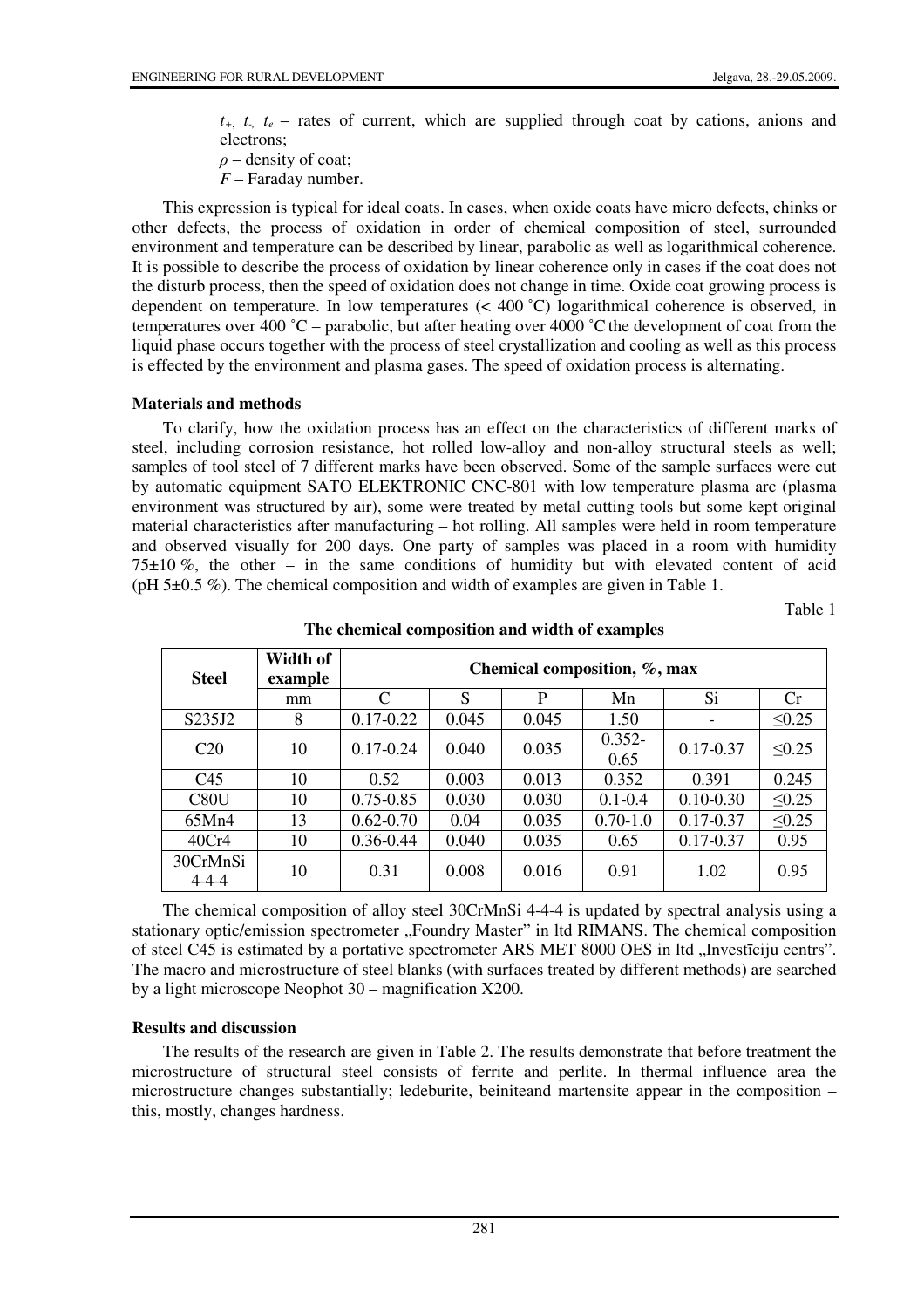#### Table 2

| The color and microstructure of samples (in different planes) after exposing 200 days in the |
|----------------------------------------------------------------------------------------------|
| environment with humidity $75 \pm 10\%$                                                      |

| <b>Material</b>         | <b>Rolled</b><br>surface | <b>Milled</b><br>surface          | Cut by plasma<br>surface | Color of<br>rolled<br>surface | Color of<br>milled<br>surface   | Color of<br>surface<br>cut by<br>plasma |
|-------------------------|--------------------------|-----------------------------------|--------------------------|-------------------------------|---------------------------------|-----------------------------------------|
| S235J2                  | Ferrit+perlyt            | Ferrit+perlyt                     | Perlit+beinit            | <b>Black</b>                  | Light<br>grey                   | Dark grey<br>with<br>corrosion<br>spots |
| C <sub>20</sub>         | Ferrit+perlit            | Perlit+martensit<br>Ferrit+perlit |                          | <b>Black</b>                  | Light<br>grey                   | Dark grey<br>with<br>corrosion<br>spots |
| C <sub>45</sub>         | Perlit+ferrit            | Perlit+ferrit                     | Perlit+martensit         | <b>Black</b>                  | Grey with<br>corrosion<br>spots | Dark grey                               |
| C80U                    | Perlit                   | Perlit                            | Martensit                | <b>Black</b>                  | Grey with<br>corrosion<br>spots | Grey                                    |
| 65Mn4                   | Perlit+ferrit            | Perlit+ferrit                     | Ledeburit                | <b>Black</b>                  | Corrosion<br>deposit            | <b>Black</b>                            |
| 40Cr4                   | Perlit+ferrit            | Perlit+ferrit                     | Perlit+martensit         | <b>Black</b>                  | Grey                            | Dark grey                               |
| 30CrMnSi<br>$4 - 4 - 4$ | Ferrit+perlit            | Ferrit+perlit                     | Ledeburit+beinit         | <b>Black</b>                  | Grey                            | <b>Black</b>                            |

The research of the microstructure demonstrates that after cutting by plasma arc on the surfaces in the thermal influence area, the structure changes in the direction from the cutting place to the middle part of the sample, as well as different marks of steel have different microstructures. The presence of martensit structure in the cutting area is typical for all marks of steel; the differences are only in the amount of it: as the carbonic content is larger – martensit structure is present more. The presence of manganese stimulates the developing of ledeburite structure.In overheated iron area of samples the structure of ferrite /perlite develops with orientation to the structure of Vidmanstet.

The research of the microstructure demonstrates that after cutting by plasma arc the color of blanks in the thermal influence area is different. The tone changes from black for steels 65Mn4 and 30CrMnSi 4-4-4 to light grey for steels S235J2 and C20. A different tone of the cutting area is involving with the chemical composition of steel.

Researching in the corrosion resistance of protective deposit the reaction of the selected steels was observed visually in different conditions. It is cleared up, that for samples placed in room temperature and in the conditions of elevated air humidity the impact of corrosion is observed only on alloyed steels C45 and C80U on mechanically treated surfaces of alloyed steels C45 and C80U as well as on plasma cut surfaces of steels C20 and S235J2.



Fig. 1. **Plasma cut surfaces of steel 65Mn4 (left) and C80U**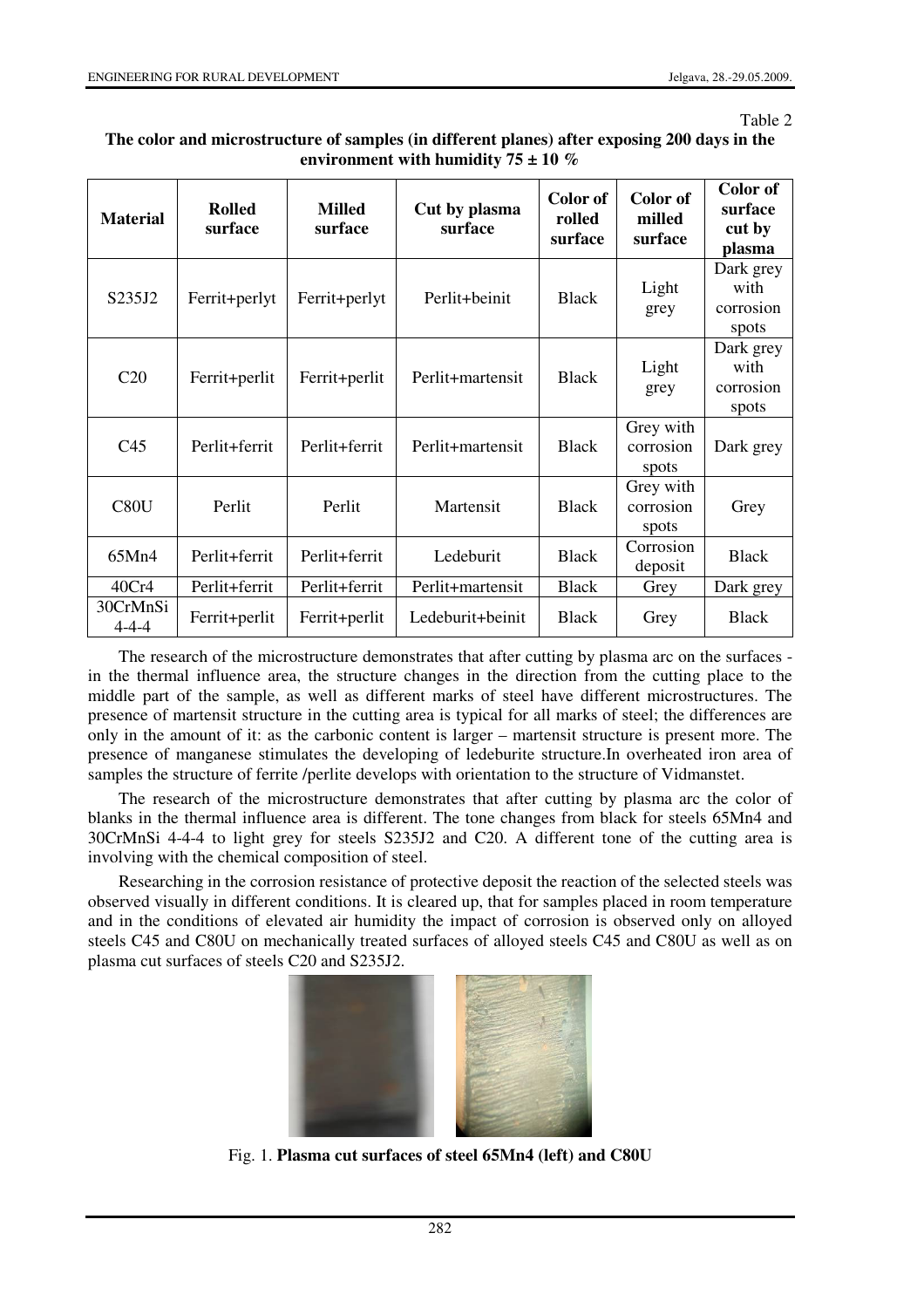For samples placed in a room with presence of hydrochloric acid steams (pH  $5\pm0.5$  %) the corrosion on mechanically treated surfaces is very marked. On rolled surfaces the point shape corrosion is observed.



## Fig. 2. **Rolled (left) and mechanically treated surfaces on samples of steel 65Mn4 after placing in a room with presence of elevated rate of hydrochloric acid steams**

The experiments to specify the changes of the oxide coat composition compared to chemical composition of the initial material by using the stationary optic/emission spectrometer "Foundry Master" as well as the portative spectrometer ARS MET 8000 OES did not produce the anticipated results.

The different reactions on different influence of gasiform environment are explained by thickness, chemical composition as well as microstructure of the oxide coat. Different surfaces of the researched samples had different conditions of oxidation.

On the mechanically treated surfaces the oxide coat develops in temperatures lower then 400 ˚C and it has poor thickness as well as the oxide coat develops with defects and this provides a possibility to diffuse the components of environmental gasses.

On the rolled blank surfaces the oxide coat develops in higher temperatures  $(\sim 1000 \degree C)$ , it is more thick and develops for a longer time. In the air with elevated rate of hydrochloric acid vapors corrosion pitting develops.

On the plasma arc cut surfaces the oxide coat develops in the interval of temperatures, when iron is heated over 4000 ˚C. Water vapours over 4500 ˚C divide in atomic hydrogen and oxygen. The gases from the surrounding air, water vapours and components of ionized gas easily push into liquid iron. During the cooling process a chemical reaction between atoms of different elements from liquid alloy takes place. Iron dissolves a portion of oxygen (not over 0.22 %). Iron oxide is excreted from liquid during the time of iron cooling, as well as the oxidation process of hydrogen, manganese and silicon takes place. Moreover, nitrogen from the surrounding air reaches with iron and nitrites Fe<sub>2</sub>N, Fe<sub>4</sub>N develops. Consequently, in the upper part the amount of oxygen noticeably increases, as well as the content of carbonic, manganese, silicon decreases. The content of carbon in the coating in relation to the content of it in the basic material increases in cases if the material before cutting was not heated as well as decreases, if the material before cutting was heated.

The processes in coating, which is made by plasma arc, trigger off such changes, if corrosion resistance increases in all samples that were researched. In order to save corrosion resistance of the parts, there is not a need to treat the cutting area by the cutting technology anymore. This surface has to be with a sufficiently small roughness rate, sufficient rate of accuracy and stability of the shape.

## **Conclusions**

- 1. Corrosion resistance on surfaces of low-alloy and non-alloy structural steels as well as non-alloy tool steel C80U, which are created by plasma arc cutting, increases.
- 2. The chemical composition, microstructure as well as color on the surfaces, cut by plasma are dependent on gases, which form plasma; on carbonic content in non- alloy steels as well as the chemical composition of alloy steels. The presence of alloyed components Cr, Mn, Si increases the rate of corrosion resistance.
- 3. The structure of perlit with inclusions of martensit in the cutting area develops for steel marks C20 and C45. The structure of martensit in the cutting area develops for the steel mark C80U. The microstructure of steel 30CrMnSi4-4-4 consists of ledeburit and beinit. The structure of ledeburit